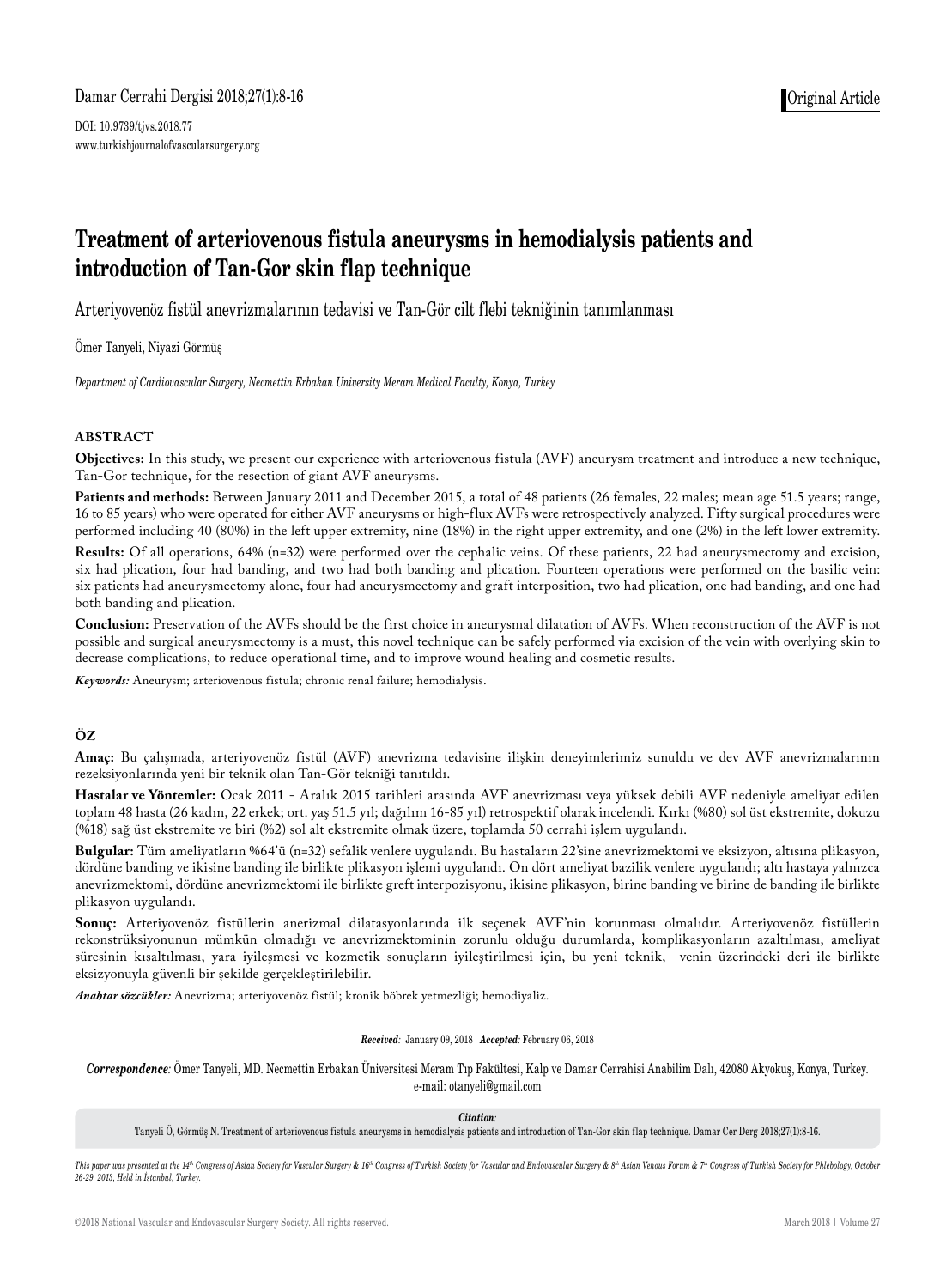Upper extremity native arteriovenous fistulas (AVFs) are the most commonly used dialysis access in end-stage renal disease (ESRD) patients for hemodialysis (HD). Although renal transplantation is the preferred choice of treatment, due to lack of renal donors, renal replacement by HD is the standard treatment of choice, until an ESRD patient becomes a recipient. During this period of time, ESRD patients have few options for HD, such as creation of native AVFs, use of either temporary or permanent HD catheters, or peritoneal dialysis. If the patient's vasculature is suitable, the autogenous AVFs are commonly created from the non-dominant arm starting from the elbow region by radiocephalic (snuff box, Brescia-Cimino, and high radiocephalic), brachiocephalic, and brachiobasilic fistula formation. If maturation fails or when AVF thrombosis is observed, AVF creation is performed from the upper level or alternatively the dominant arm is used. If the venous structures are not suitable, vascular grafts are used for the AVF formation. Although native AVFs have better patency rates and less infectious complications than the AV grafts, none of the HD accesses are without complications. Native AVFs are likely to have the fewest complications.[1] Dysfunction of these fistulas is the most common reason for a second intervention and for recurrent hospitalization. Approximately onethird of AVFs develop a complication during its life span.[1] The most frequent complications are aneurysm formation, vascular steal syndrome, venous hypertension, hemorrhage, infection, and neurological disorders.[2] Due to recurrent puncture sites, aneurysm formation is one of the most common complications with high flow AVFs in these patients.

In this study, we aimed to present our experience with AVF aneurysm treatment and to introduce a new technique for the removal of giant AVF aneurysms, which we call the Tan-Gor skin flap technique.

# **PATIENTS AND METHODS**

Between January 2011 and December 2015, a total of 845 operations were performed in our department for the vascular access, including the formation of new AVFs or revision surgery. The study was conducted in accordance with the principles of the Declaration of Helsinki.

All patients were referred to our clinic either from the department of nephrology or from other HD centers. Our database was searched retrospectively to identify the patients who were operated due to high-flux AVFs or venous aneurysms complicating AVFs. A venous aneurysm was defined as a fusiform or saccular dilatation having a three-fold increase in diameter immediately after the proximal segment of the AVF. A venous aneurysm was accepted as an indication for operation, if it was associated with active bleeding or rupture of the aneurysm (emergency surgery), low flux or thrombosis as a result of aneurysmrelated stenosis, erosion of the overlying skin, pain over the skin of the aneurysm or high-flux AVFs resulting in cardiac problems. A total of 48 patients (26 females, 22 males; mean age 51.5 years; range, 16 to 85 years) were included in the study. All operations were performed by a single team of cardiovascular surgeons. All patients received 1 g of cefuroxime intravenously immediately prior to the operation and 5,000 IU of heparin before clamping the AVF.

Regardless of the cause, our first aim in AVF aneurysms was to preserve the native AVF. In the case of high-flux AVFs, the major complaints were fatigue, pulsatile masses, and pain over the enlarged vein. Each patient was examined by color Doppler ultrasonography to measure the blood flow rate before the operation. If the patients had a flow rate of more than 1,300 mL/min without an intraluminal thrombus and skin erosion, banding of the AVF over the venous segment close to the AV anastomosis site was performed in the patients with suitable anatomy. The reduction of the AV flow rate was first measured manually and, then, a hemostatic clip was placed for appropriate sizing of the band. The band was, then, sutured by 6/0 prolene suture over the venous segment of the AVF to avoid migration. After the procedure was completed, the flow rate was measured by color Doppler ultrasonography. The procedure was considered successful, if the flow rate was less than 800 mL/min. If the patient also had aneurysmal dilatation to be reconstructed, aneurysm plication was performed during the same session. Using this technique, six cephalic (two radiocephalic and four brachiocephalic) and three basilic vein AVFs (brachiobasilic) were reconstructed.

In the first few operations, AVF aneurysms were resected using classical incision over the aneurismal dilatation of the AVF. Initially, the skin was freed from the underlying arterialized vein. After clamping the proximal and distal portion of the aneurysm, either a banding or polytetrafluoroethylene (PTFE) graft interposition were performed in suitable patients. After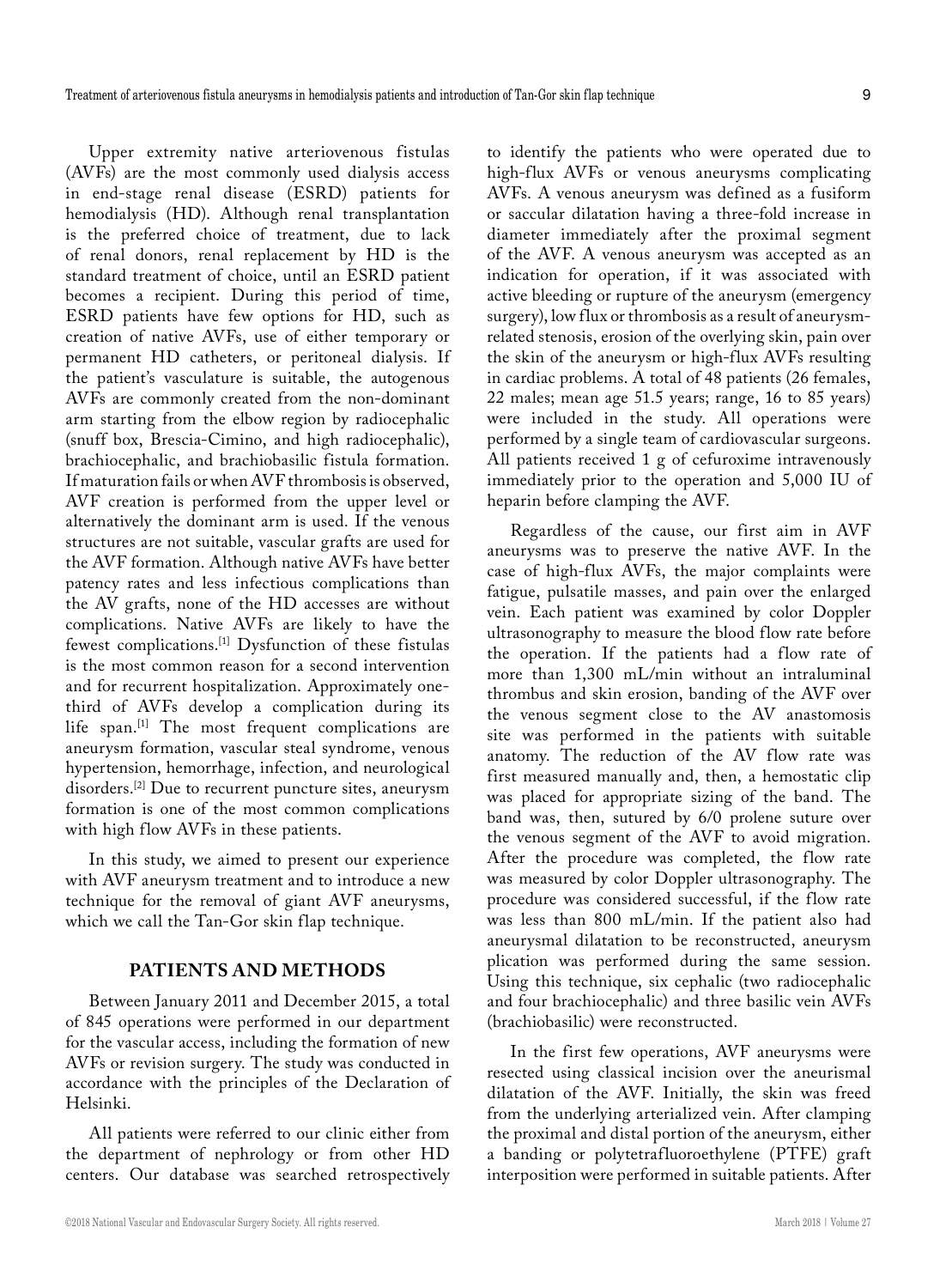the procedure, excessive tissue over the aneurysmal segment was also resected. This technique carried a high risk of bleeding due to tissue adhesions and it was also time-consuming. Then, it was realized that, if we did not touch the skin over the aneurysm, the resection period would be easier. As a result, in giant aneurysm formations, a novel technique was performed to avoid direct contact with the aneurysmatic vein via excision of the vein with the skin flap.

In this technique, before the operation, a careful examination was performed both manually and with Doppler ultrasonography. The venous segment was examined all along its course and the skin was marked with a pen to describe the skin incision from the lateral aspects of the aneurysm in a fish-mouth pattern. If the aneurysm was too long, two small separate incisions were performed. Under this approach, we leave the excessive skin tissue over the aneurysmal segment of the AVF and start the dissection from the medial and lateral aspects of the vein; therefore, the most difficult part of the operation is skipped by avoiding direct contact with the firm adhesions between the vein and skin. In this way, the size of the skin was reduced. Then, the proximal portion of the AVF was secured with nylon tape, and the aneurysmal segment of the

arterialized vein was dissected up to the healthy zone by electrocautery and fine scissors from the lateral and posterior portions of the aneurysm. After completely freeing the vein, the aneurysm was resected with the overlying skin flap. Later, if there were enough healthy vein segments, an 8 mm PTFE or biological graft was interpositioned for vascular access continuity in suitable patients. Finally, subcutaneous tissue approximation was performed and the skin was closed after placing a Hemovac drain by running cutaneous sutures. This technique, which we call the Tan-Gor skin flap technique, was not previously described. Interposition of a vascular graft using this technique is shown in Figures 1 and 2.

All the patients were retrospectively evaluated in terms of the AVF aneurysm site, surgical methods, and by duration of operation. Unfortunately, certain data regarding the first few operations performed using the classical technique was missing. Therefore, only the duration variables of operations with this new technique were able to be evaluated.

#### **Statistical analysis**

Statistical analysis was performed using the IBM SPSS version 20.0 (IBM Corp., Armonk, NY, USA).



**Figure 1.** Operative steps concerning the skin flap technique. **(a)** A giant thrombosed brachiocephalic arteriovenous fistula and planned surgical incisions are drawn by a surgical pen intraoperatively. **(b)** Skin incision is made in a fish-mouth pattern, and proximal part of the arteriovenous fistula is secured by nylon tape. **(c, d)** Lateral aspect of the aneurysm is resected using electrocautery from a distance to the native arteriovenous fistula avoiding direct contact to the dense fibrous tissues over the aneurysm.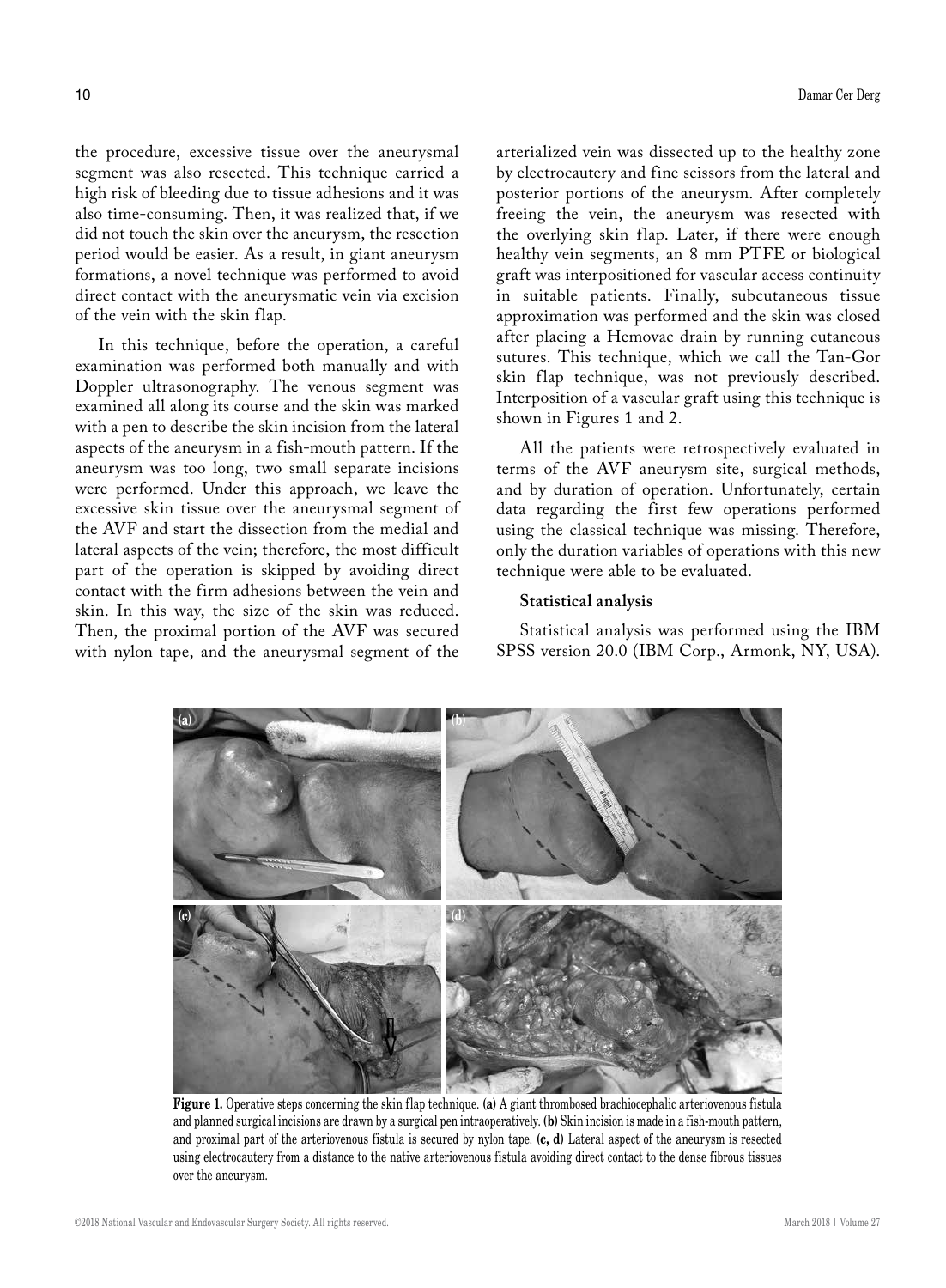

**Figure 2.** Operative steps concerning the skin flap technique. **(a, b)** Exploration of the venous segment of the arteriovenous fistula avoiding direct contact to the aneurysm and removal of the aneurysm by the skin flap technique by removing the intact tissue for better wound healing. **(c)** A biological vein graft was interpositioned between the venous segments of the fistula. **(d)** Closure of the skin without any need for excessive skin tissue removal and reconstruction.

Data were presented in number and percentage for categorical variables and in mean and range (min-max) values. A  $\rho$  value of <0.05 was considered statistically significant.

### **RESULTS**

The mean age was 53 (range, 24 to 80) years in male patients and 50.3 (range, 16 to 85) years in female patients. Surgical sites consisted of 40 (80%) left upper extremity, nine (18%) right upper extremity, and one (2%) left lower extremity. The anesthesia technique used was local anesthesia (56%), if the patient had only high-flow rate AVFs or localized aneurysms. If the patient had giant aneurysms, our preference was general anesthesia with endotracheal intubation, laryngeal mask, or axillary nerve blockade.

A total of 50 surgical procedures were performed on 48 patients. The list of the operational techniques is presented in Table 1. Most of the operations were performed over the cephalic veins (n=32, 64%), either on the forearm or arm region. Twenty-two patients had cephalic vein aneurysmectomy and excision, six had cephalic vein plication, four had cephalic vein banding, and two patients had both cephalic

vein banding and plication simultaneously. In the arm region, 14 operations (28%) were performed over the basilic veins: six patients had basilic vein aneurysmectomy alone, four patients had basilic vein aneurysmectomy and graft interposition, two patients had basilic vein plication, one had basilic vein banding, and one had both banding and plication. Interestingly, one patient had aneurysmal dilatation of the brachioaxillary biological graft, in which excision and graft re-interposition were performed (Figure 3). One patient had a total graft rupture and

**Table 1. List of the operations for arteriovenous fistula aneurysms and high-flux arteriovenous fistulas**

| Type of the operation                                          | Number of patients |
|----------------------------------------------------------------|--------------------|
| Cephalic vein aneurysmectomy                                   | 22                 |
| Cephalic vein plication                                        | 6                  |
| Cephalic vein banding                                          |                    |
| Cephalic vein banding and plication                            | 2                  |
| Basilic vein aneurysmectomy only                               | 6                  |
| Basilic vein aneurysmectomy and graft interposition            |                    |
| Basilic vein banding                                           |                    |
| Basilic vein plication                                         | 2                  |
| Basilic vein banding and plication                             |                    |
| Aneurysm resection of biological graft and graft interposition |                    |
| Femoral graft interposition                                    |                    |
|                                                                |                    |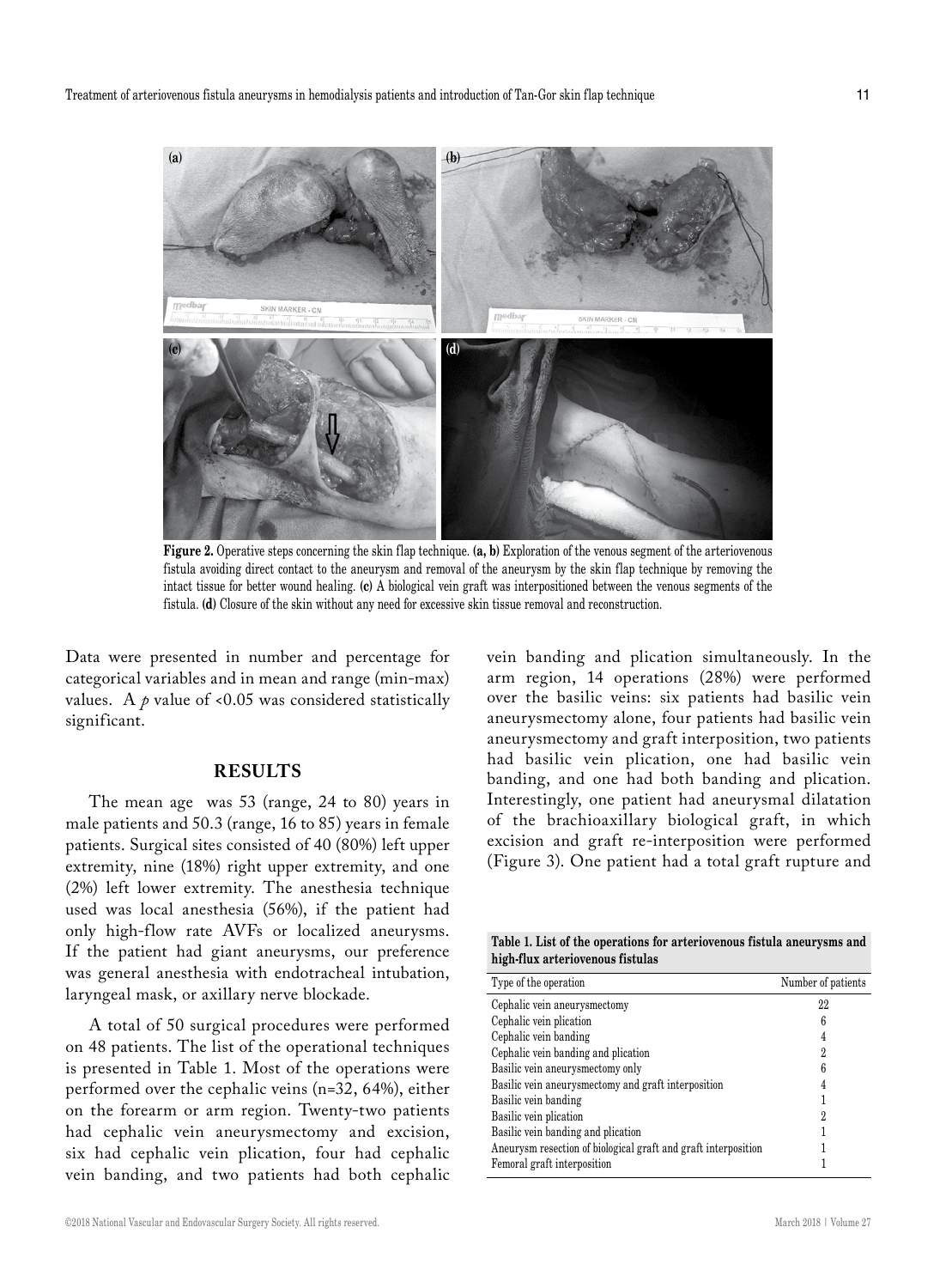

**Figure 3.** Excision of the aneurysmatic biological brachioaxillary arteriovenous fistula graft thrombosis. **(a)** Aneurysm formation over the needle punctures of the biological graft material. **(b)** Excised biological aneurysmatic graft. **(c)** Intraluminal aneurysmal structure after removal of the thrombotic material. **(d)** An 8-mm polytetrafluoroethylene graft interposition between the resected biological graft.

pseudoaneurysm formation in the femoral region and graft interposition was performed with an 8 mm PTFE graft.

Three of the patients (6%) were taken into emergency surgery due to rupture and active bleeding (two for cephalic vein aneurysm rupture and one for a ruptured pseudoaneurysm of the femoral PTFE graft).

Overall, 40 (80%) of the operations were performed due to AVF aneurysm formation, 28 of which were located over the cephalic vein (six were radiocephalic over the forearm and 22 were brachiocephalic over the arm), and 12 were located over the basilic vein on the arm region.

As a general rule, since the cephalic vein is the first choice in AVF formation, the most common sites of operation using the Tan-Gor skin flap technique were the cephalic veins. However, we realized that basilic veins reached greater diameters forming giant aneurysms (the largest diameter in our series being 7.9 cm) due to the surgical technique in basilic vein transposition, which was performed by ligating the side branches of the basilic veins.

All operations by the Tan-Gor skin flap technique were performed on their left upper extremities. Eight (73%) of the patients were females, whereas three (27%) of the patients were males. The mean age was 50.9 (range, 24 to 78) years. Two patients were operated by local anesthesia, whereas the other nine received general anesthesia (five endotracheal and four laryngeal mask). Two of the patients



**Figure 4.** A ruptured brachiocephalic arteriovenous fistula. **(a)** Skin erosion and hemostatic plug formation over the ruptured cephalic vein. **(b)** Excised ruptured aneurysm using the skin flap technique.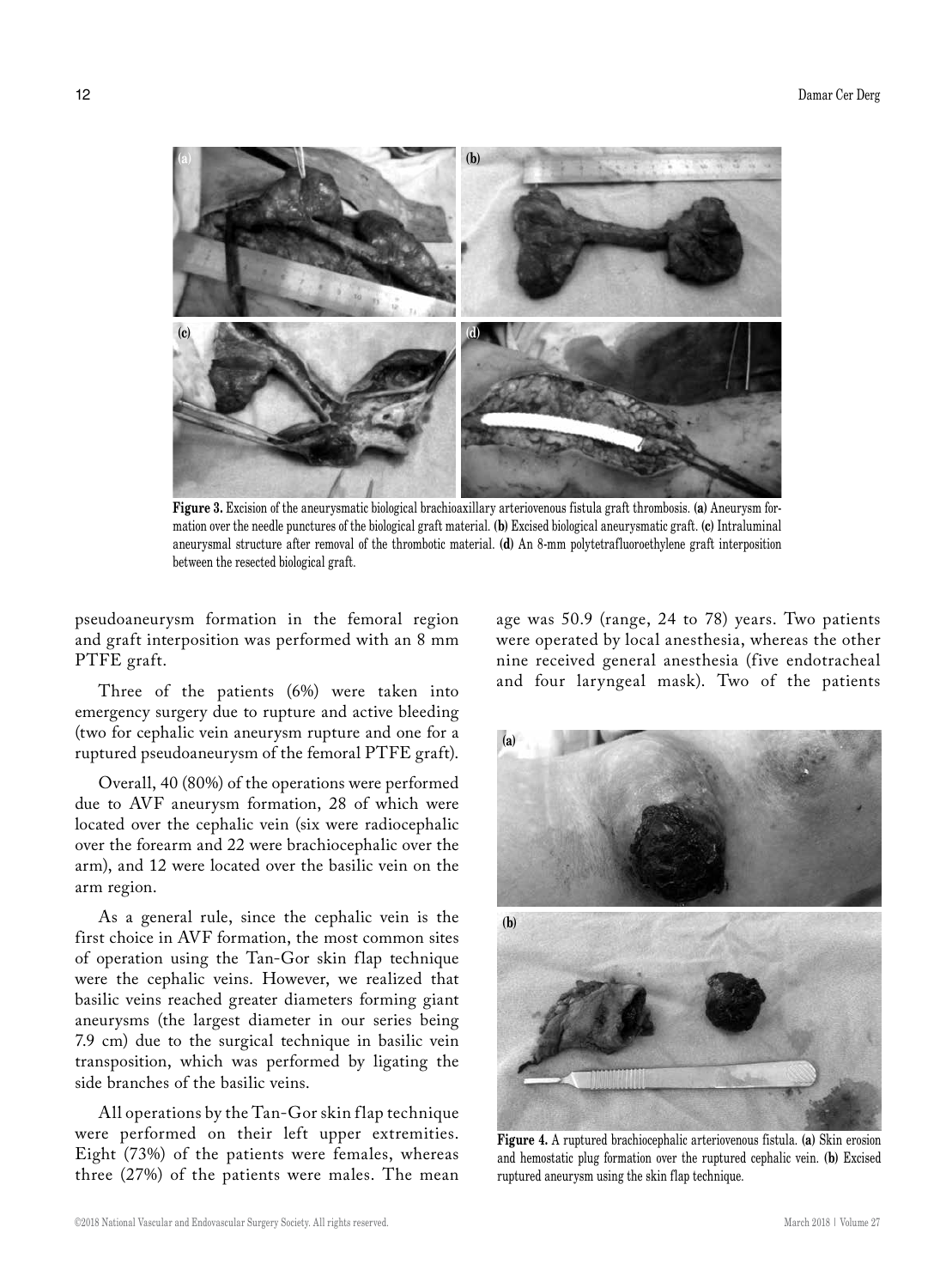| Table 2. Data of patients regarding the Tan-Gor skin Hap technique |            |                      |                          |                    |                                                                                                |
|--------------------------------------------------------------------|------------|----------------------|--------------------------|--------------------|------------------------------------------------------------------------------------------------|
| Patient initials                                                   | Age/Gender | Vascular access site | Location of the aneurysm | Anesthesia type    | Surgery                                                                                        |
| MS                                                                 | 60/M       | <b>BCAVF</b>         | Left cephalic vein       | General anesthesia | Cephalic vein aneurysmectomy                                                                   |
| MG                                                                 | 57/F       | <b>RCAVF</b>         | Left cephalic vein       | General anesthesia | Cephalic vein aneurysmectomy                                                                   |
| SS                                                                 | 30/F       | <b>BBAVF</b>         | Left basilic vein        | General anesthesia | Basilic vein aneurysmectomy & 8 mm<br><b>PTFE</b> graft interposition                          |
| AB                                                                 | 63/F       | <b>BCAVF</b>         | Left cephalic vein       | General anesthesia | Ruptured Cephalic vein aneurysmectomy (emergency)                                              |
| KK                                                                 | 41/M       | <b>BCAVF</b>         | Left cephalic vein       | Local anesthesia   | Cephalic vein aneurysmectomy                                                                   |
| AS                                                                 | 60/F       | <b>BCAVF</b>         | Left cephalic vein       | Local anesthesia   | Cephalic vein aneurysmectomy                                                                   |
| HO                                                                 | 78/F       | <b>BBAVF</b>         | Left basilic vein        | General anesthesia | Basilic vein aneurysmectomy                                                                    |
| <b>ST</b>                                                          | 24/F       | <b>BCAVF</b>         | Left cephalic vein       | General anesthesia | Ruptured Cephalic vein aneurysmectomy<br>(emergency) & primary brachial artery repair          |
| IG                                                                 | 54/F       | <b>BBAVF</b>         | Left basilic vein        | General anesthesia | Thrombosed basilic vein aneurysmectomy                                                         |
| HI                                                                 | 38/M       | <b>BCAVF</b>         | Left cephalic vein       | General anesthesia | Cephalic vein aneurysmectomy & 8 mm<br>PTFE graft interposition                                |
| ZB                                                                 | 55/F       | <b>BBAVF</b>         | Left basilic vein        | General anesthesia | Thrombosed Basilic vein an<br>eurysmectomy & $8~\mathrm{mm}$<br>biological graft interposition |

**Table 2. Data of patients regarding the Tan-Gor skin flap technique**

BCAVF: Brachiocephalic arteriovenous fistula; RCAVF: Radiocephalic arteriovenous fistula; BBAVF: Brachiobasilic arteriovenous fistula; PTFE: Polytetrafluoroethylene.

underwent emergency surgery due to rupture of the aneurysm, whereas the others underwent elective surgery. Figure 4 shows the removal of the ruptured AVF aneurysm by the Tan-Gor technique. In most cases, aneurysmectomy ended in less than half an hour (the mean time for excision of the aneurysm is 19 min for basilic veins and 23 min for cephalic vein aneurysms) excluding the graft interposition. Data of patients who were operated using the Tan-Gor technique are summarized in Table 2.

None of our patients had rupture of the aneurysm during the operational process (excluding the emergency cases). None of the elective cases needed blood transfusion due to blood loss postoperatively. Almost all of the patients were discharged from the hospital the day after the first HD session performed from the jugular transient HD catheters with oral antibiotics (cefuroxime axetil 500 mg bid). Only two patients had serious thrombophlebitis and required prolonged antibiotic therapy and hospitalization both pre- and postoperatively.



**Figure 5. (a-d)** Removal of the giant brachiocephalic arteriovenous fistula aneurysm using classical incision. Note the length of the incision made for exploration.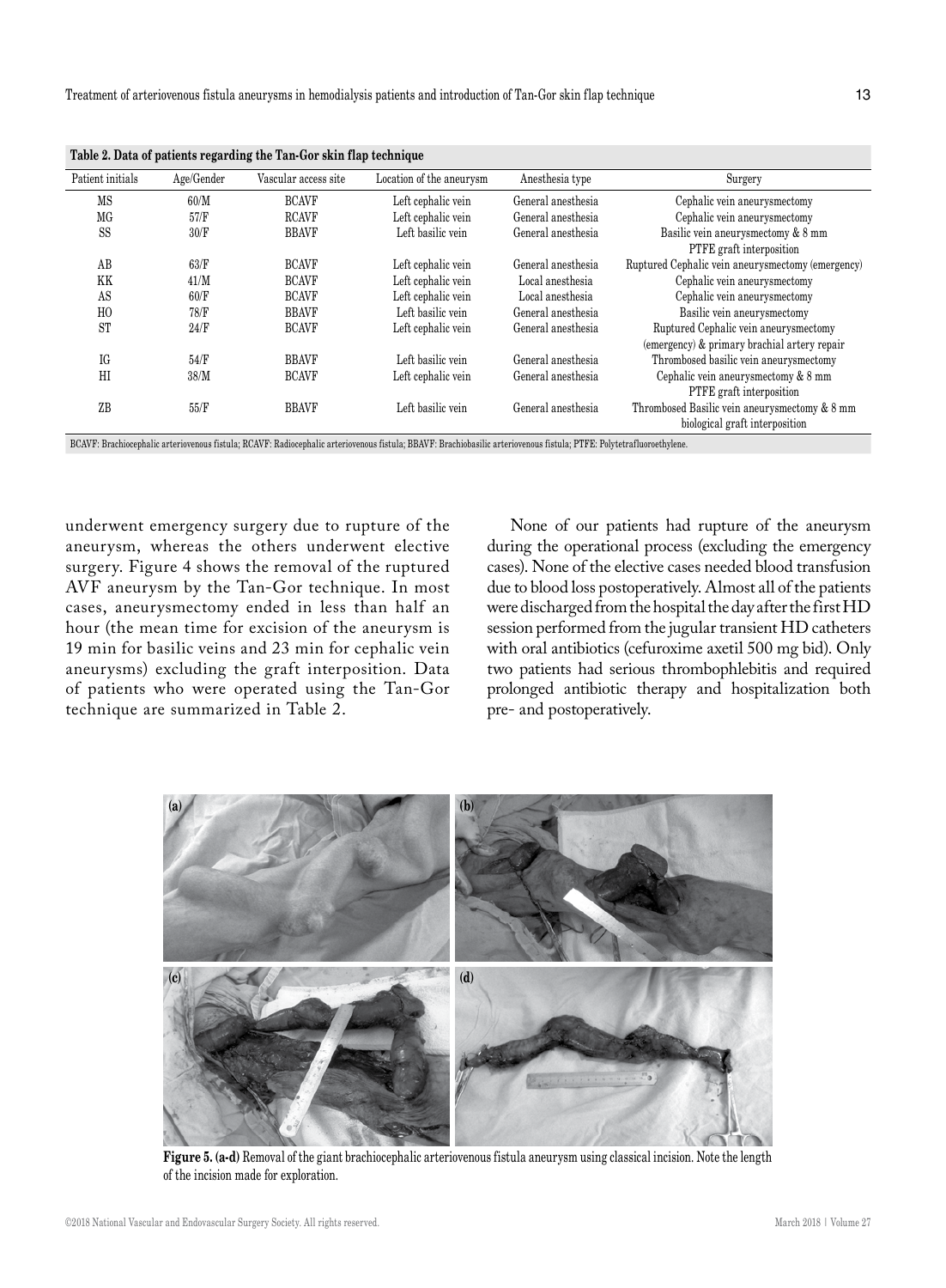## **DISCUSSION**

Hemodialysis, peritoneal dialysis, and renal transplant are the possible interventions for ESRD patients and AVFs are the most widely used HD access in these patients. Unless a renal transplant is performed, either these AVFs or permanent or transient HD catheters are the access sites for lifelong HD. Usually AVFs are created starting from the most distal site of the non-dominant upper extremity. Unfortunately, AVFs are not free from complications. Approximately one-third of AVFs develop a complication during its life span.[1] The most frequent complications are aneurysm formation, vascular steal syndrome, venous hypertension, hemorrhage, infection, and neurological disorders.[2] Complications of vascular access require hospitalization in 39% of patients with definitive loss of vascular access in 29%.[3] According to a meta-analysis, the incidence of aneurysm and false aneurysm in HD vascular access ranges from 0 to 6%.[4] In addition to loss of function and the risks mentioned above, patients usually report discomfort due to the appearance of the fistula more than any other symptom including pain, bleeding, and bruising.<sup>[5]</sup>

The National Kidney Foundation-Kidney Disease Outcomes Quality Initiative (NKF-DOQI) guidelines state avoiding aneurysm formation, and the patient should insist on site rotation, unless a buttonhole method is used in a native fistula. Progressive enlargement of an aneurysm can eventually compromise the skin above the fistula, leading to possible ruptures. This may result in hemorrhage, exsanguinations, and death, eventually. To overcome this potentially lethal complication, various techniques are described in the literature, including surgical techniques and endovascular techniques.

Ligation of the AVF is the least desirable option, even if we assume that the patient has a functioning transplanted kidney. Pierce et al.<sup>[6]</sup> reported the use of longitudinal stapling to reduce the normal diameter in 12 patients with non-infected, fusiform venous aneurysms with a mean patency of 24.7 months in 10 of 12 patients. Alternative treatment options include open plication, excision and primary anastomosis, excision, and interposition of venous or prosthetic graft.<sup>[7-9]</sup> Georgiadis et al.<sup>[8]</sup> showed that specific group of corrections were superior by means of autogenous better than prosthetic, true aneurysms better than false aneurysms, patients with one or two previous AVFs in the revised arm better than those with more than

two previous accesses in the revised arm and finally forearms better than those in the upper arm.

Our patient series consisted of those with AVFs with high flux and AVF aneurysms. As reported in the literature, the primary objective of any surgical correction of AVF aneurysms should be to preserve the native fistula first, as we did in our study. For patients with correctable anatomy, our main strategy was either banding of the high-flux AVF or plication of the aneurysmatic segment with running 4/0 prolene sutures. In case of aneurysm formation in the distal upper arm, we preferred a new AVF creation at the antecubital region using the brachial artery, since the patient still had a potential native AVF route. Most of the cephalic vein aneurysmectomy cases ended with a new brachiocephalic AVF. Since the patient had an already arterialized venous segment, these fistulas matured earlier.

Although there are some salvage procedures for the preservation of the native AVF aneurysms, there are still some patients who unfortunately need either complete or partial resection of these AVF aneurysms. The literature is lacking in the description of techniques for removal of the aneurysm, when resection is the concern, particularly in giant AVF aneurysms, and emergency cases with active bleeding. Our technique, Tan-Gor skin flap technique, is the first technique which describes the resection of the aneurysm avoiding direct contact of the aneurysm.

If a patient requires aneurysmectomy, the AVF anastomosis site or the arterial segment is secured and the skin incision is performed longitudinally over the aneurysmal segment where the skin adhesion is mostly present. If a surgeon is not careful, the aneurysmatic segment of the vein can be damaged due to its relatively thin wall and dense adhesions with the surrounding tissue. This is probably the most important and the most time-consuming step of the dissection. After complete resection, there is usually excess skin tissue which needs to be reconstructed. The operative steps regarding the classical surgical removal of a giant AVF aneurysm is shown in Figure 5. Different from the classical surgical technique, the final step for skin resection is performed first and the anterior aspect of the aneurysm is left untouched (Figure 6).

In radiocephalic or brachiocephalic AVFs, side branches of the cephalic veins became enlarged by time due to an increased and arterialized venous flow. The same is also true for brachiobasilic AVFs with one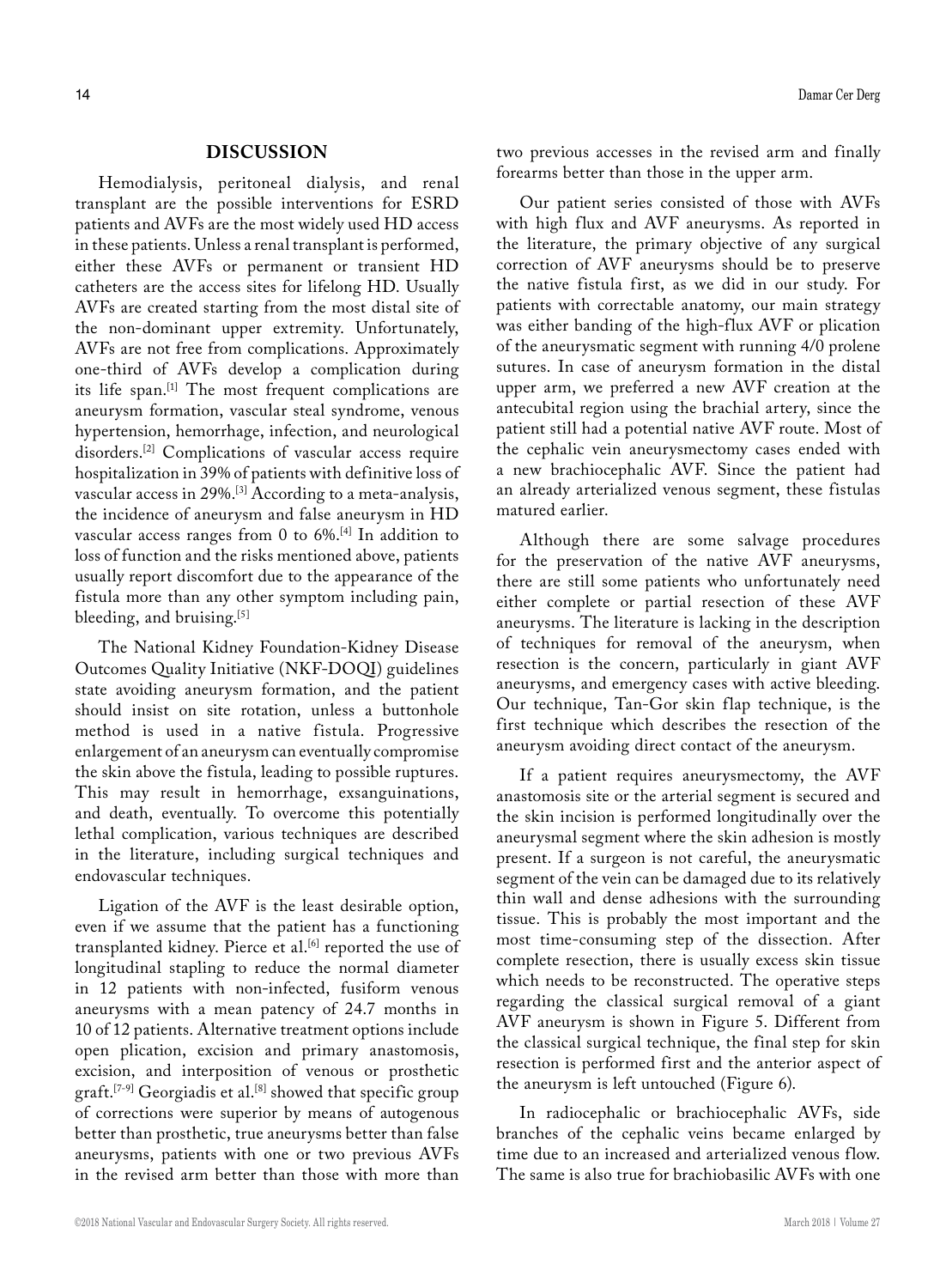

**Figure 6. (a-d)** Operative steps showing removal of giant aneurysmal dilatation of the basilic vein after mapping of the skin incisions using the Tan-Gor skin flap technique.

basic difference: the side branches of the basilic veins are ligated and basilic vein is turned into a tubular structure without side branches and superficialized by being passed through a tunnel before brachial artery anastomosis. During recurrent HD sessions, if a needle is inserted from the same segment, aneurysm formation becomes a more common sequela over time, and this complication may cause fatal complications through ruptured aneurysms or may cause AVF failure as a result of thrombosis mainly caused by turbulence flow in the aneurysm.

The lateral and medial aspects of the aneurysm are usually free from dense adhesive tissue and easy to dissect. In case of the basilic vein transposition performed AVFs, this method is more useful, since there are no side branches which were ligated during the AVF creation. That is why this technique is more preferable for the aneurysms of basilic vein transpositions. This technique is particularly useful for the complete removal of the aneurysm and for ruptured aneurysms. In addition, if a good mapping is performed, this technique may also be beneficial for graft interposition to reconstruct the AVF. Of our Tan-Gor skin flap technique patients, two were operated due to aneurysmal ruptures and two were operated due to chronic thrombosis. In the remaining seven patients, we attempted to reconstruct the vein and three of them were reconstructed by either PTFE or biological graft interposition. The skin incision length was less than

the classical incision resulting in better wound healing and cosmetic results, and the patients were discharged from the hospital after the first HD session. Since these patients were also immunocompromised patients, preservation of the skin continuity might have resulted in less infectious diseases.

The limitation of this study is that we were not able to statistically document the time benefit of this new technique, since we did not calculate the exact time for surgical excision of AVF aneurysms using the classical technique. After invention of the new technique, we calculated the time needed for the removal of the aneurysm. Based on our observations, although we were unable to perform statistical analysis, we conclude that time spent for surgical excision of the AVF aneurysms in skin flap technique is almost half the time using the classical technique. Nonetheless, further studies are needed to confirm these findings.

In conclusion, preservation of the AVFs should be the first choice of treatment in aneurysmal dilatation of AVFs. Since aneurysmal dilatation decreases the access sites, it is not always possible to preserve the AVF without excision. To avoid this complication, different puncture sites should be attempted during HD sessions. If reconstruction of the AVF is not possible and surgical aneurysmectomy is required, the Tan-Gor skin flap technique is a safe technique, particularly for giant basilic vein aneurysms and emergency aneurysmal ruptures which decreases the